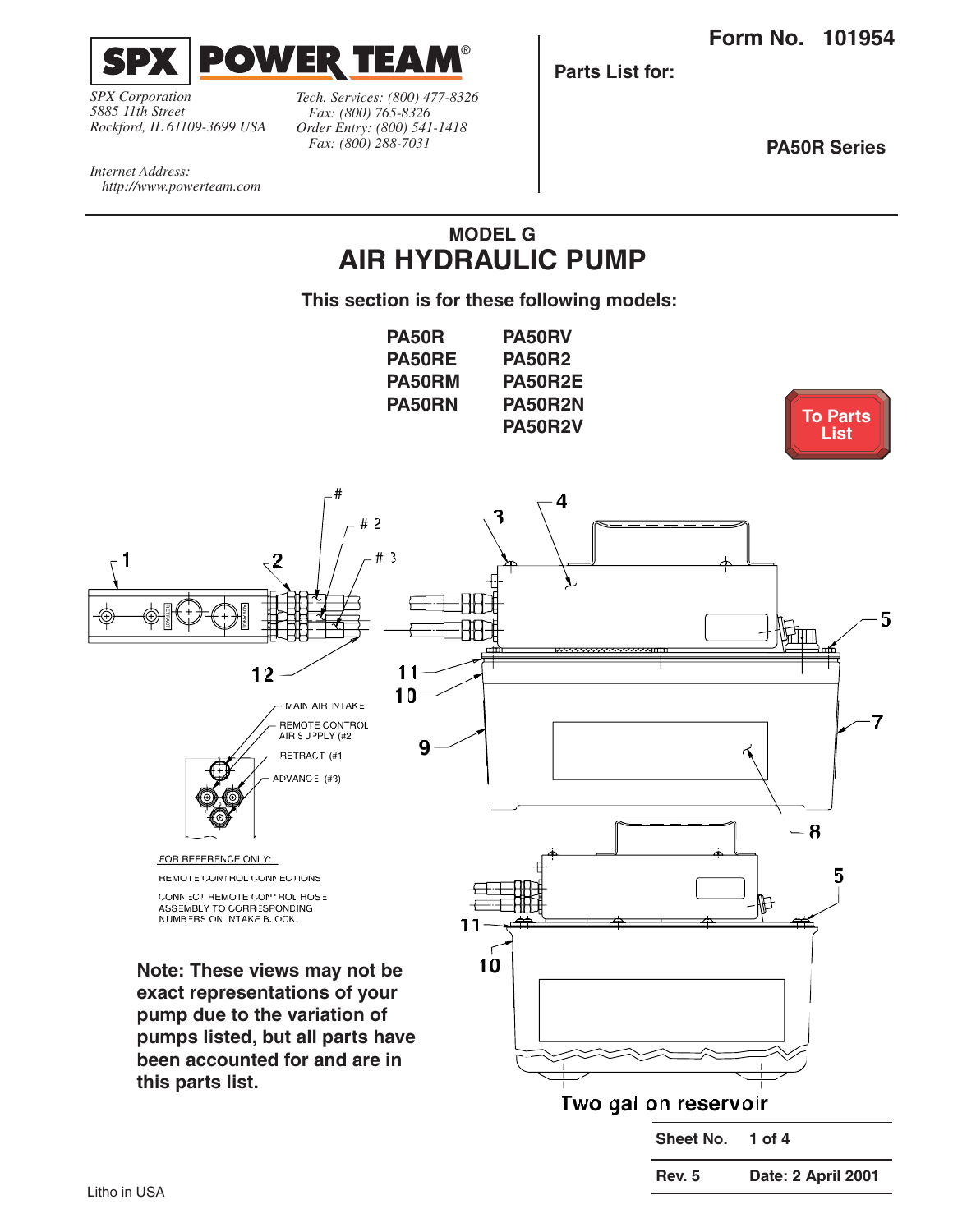<span id="page-1-0"></span>

| <b>Item</b> | Part     | No.   |                                                                                                                                                                                                                 |
|-------------|----------|-------|-----------------------------------------------------------------------------------------------------------------------------------------------------------------------------------------------------------------|
| No.         | No.      | Req'd | <b>Description</b>                                                                                                                                                                                              |
| 1           | 44025    | 1     | Remote Hand Switch Assembly (For all except PA50R2; See<br>form #100426)                                                                                                                                        |
|             | 421265   | 1     | Remote Hand Switch Assembly (For PA50R2; See form<br>#100426)                                                                                                                                                   |
| 2           | 208218   | 6     | Straight Fitting (1/8 NPTF; For PA50R, PA50RM & PA50R2)                                                                                                                                                         |
| 3           | 10164    | 4     | Screw (10-24 X 3/8)                                                                                                                                                                                             |
| 4           | 41605BK2 | 1.    | Shroud                                                                                                                                                                                                          |
| 5           | 211060   | 6     | Screw (9-15 X 1"; For plastic reservoir; Torque to 25/35 in. lbs.)                                                                                                                                              |
|             | 215952   | 6     | Screw (10-24 X 5/8; For metal reservoir)                                                                                                                                                                        |
|             | 252168   | 10    | Screw (1/4-10 X 1"; For PA50R2)                                                                                                                                                                                 |
| 7           | 251762   | 1     | Warning Decal (For PA50R, PA50RM, PA50R2, PA50R2E,<br>PA50R2N & PA50R2V)                                                                                                                                        |
| 8           | 305496CE | 1     | Tradename Decal (For PA50R, PA50RM)                                                                                                                                                                             |
|             | 309219CE | 1     | Tradename Decal (For PA50R2)                                                                                                                                                                                    |
| 9           | 305494   | 1     | Instruction Decal (For PA50R2, PA50R2E, PA50R2N & PA50R2V)                                                                                                                                                      |
| 10          | 61243    | 1     | Reservoir (plastic)                                                                                                                                                                                             |
|             | 41300WH2 | 1     | Reservoir (metal)                                                                                                                                                                                               |
|             | 61165    | 1     | Reservoir (For PA50R2)                                                                                                                                                                                          |
| 11          | $*33853$ | 1     | Reservoir Gasket (For all except PA50R2, PA50R2N, PA50R2V &<br>PA50R2E)                                                                                                                                         |
|             | $*47409$ | 1     | Reservoir Gasket (For PA50R2, PA50R2E, PA50R2N & PA50R2V)                                                                                                                                                       |
| 12          | 45052    | 12'   | Three-Strand Hose (For PA50R, PA50RM & PA50R2; Note:<br>Connect hose ass'y to hand control and pump as shown. Color coded<br>or numbered ends must correspond to numbers on the hand control<br>and pump unit.) |

### **PARTS INCLUDED BUT NOT SHOWN**

| 252168 | Screw (1/4-10 X 1"; For pump mounting purposes only.; For PA50R2) |
|--------|-------------------------------------------------------------------|
| 211060 | Screw (9-15 X 1"; For pump mounting purposes only.; For PA50R)    |

Part numbers marked with an asterisk (\*) are contained in a repair kit see sheet 4 of 4 for individual repair kit information.

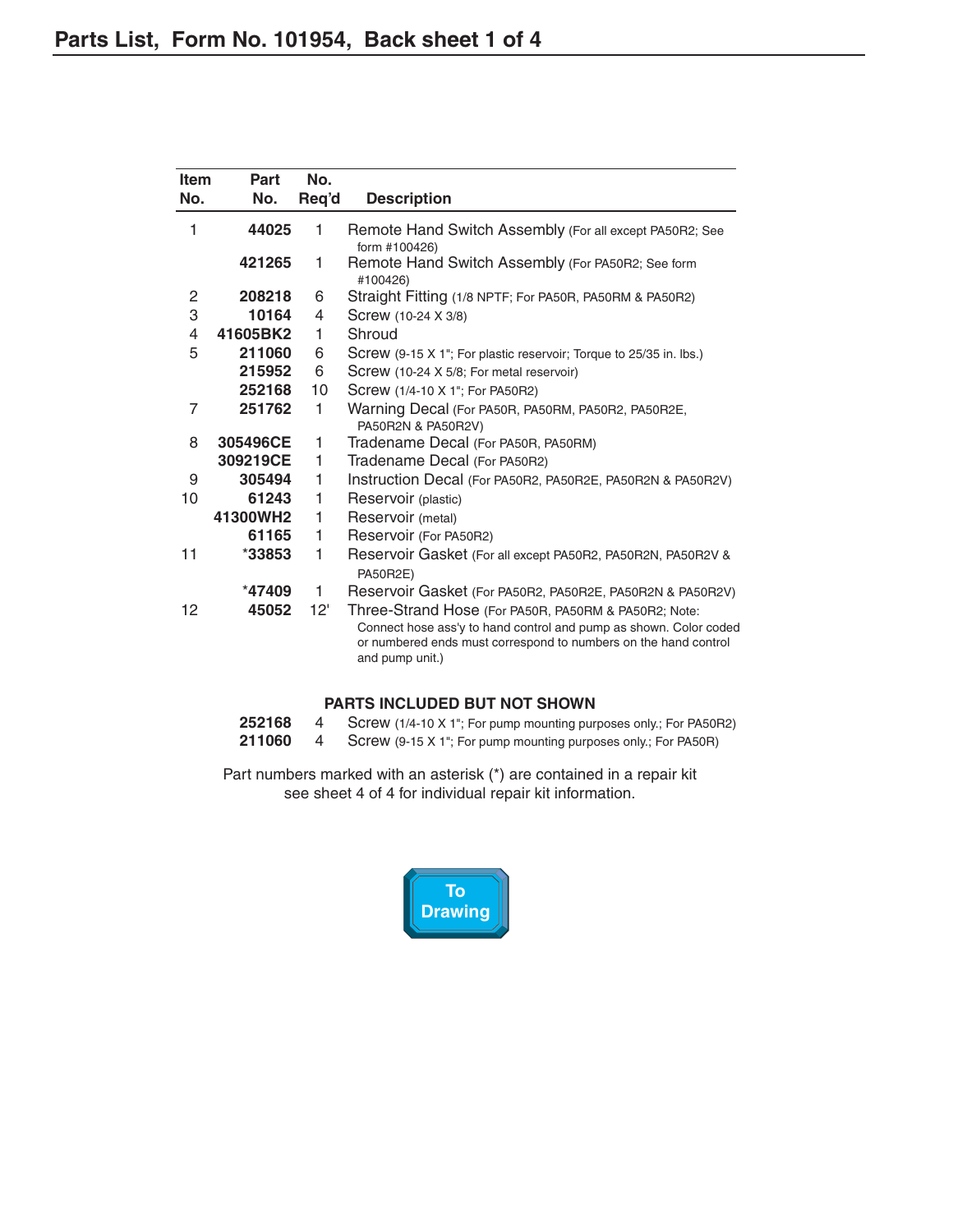# **TOP & END VIEWS**



**Note: These views may not be exact representations of your pump due to the variation of pumps listed, but all parts have been accounted for and are in this parts list.**

| <b>Item</b>    | <b>Part</b> | No.          |                                                                                                             |
|----------------|-------------|--------------|-------------------------------------------------------------------------------------------------------------|
| No.            | No.         | Req'd        | <b>Description</b>                                                                                          |
| 1.             | 420965BK2   | 1            | Cover Plate (For all except PA50R2, PA50R2E, PA50R2N &<br>PA50R2V)                                          |
|                | 58706BK2    | 1            | Cover Plate (For PA50R2, PA50R2E, PA50R2N & PA50R2V)                                                        |
| 2              | 15499       | 1.           | Plug Fitting (1/8 PTF)                                                                                      |
| 3              | 14423       | 2            | Screw (10-24 X 2)                                                                                           |
| 4              | *29992      | $\mathbf{1}$ | Foam Tube                                                                                                   |
| 5              | 14281       | .3 ft        | Nylon Tubing                                                                                                |
| 6              | 34759       | $\mathbf{1}$ | Piston Relief Valve Body                                                                                    |
| $\overline{7}$ | 205724      | 1.           | Attention Decal (For PA50RV & PA50R2V)                                                                      |
|                | 250328      | 1.           | Attention Decal (For PA50RE & PA50R2E)                                                                      |
| 8              | 251689      | 1.           | Filler/Breather Cap                                                                                         |
| 9              | *10273      | 1            | O-ring (.81 X .62; For all except PA50RE, PA50RV, PA50R2E &<br>PA50R2V)                                     |
|                | 18999       | 1            | O-ring (.81 X .62; For PA50RV & PA50R2V)                                                                    |
|                | 250157      | 1            | O-ring (.81 X .62; For PA50RE & PA50R2E)                                                                    |
| 10             | 58682       | 1            | Release Valve Body                                                                                          |
| 11             | 11127       | 1            | Plug Fitting (3/8 NPTF)                                                                                     |
| 12             | 11151       | 6            | Screw (10-24 X 1-1/4"; Torque to 50/60 in. lbs.)                                                            |
| 13             | 250725      | 2            | Straight Fitting (1/16 NPTF)                                                                                |
| 14             | 64767       | 1            | Pump Body                                                                                                   |
| 15             | 17428       | 4            | Screw (1/4-20 X 3-1/2"; Torque to 85/95 in. lbs. oiled; Note: Cross<br>torque in increments of 30 in. lbs.) |

Part numbers marked with an asterisk (\*) are contained in a repair kit see sheet 4 of 4 for individual repair kit information.

> **Sheet No. 2 of 4 Rev. 5 Date: 2 April 2001**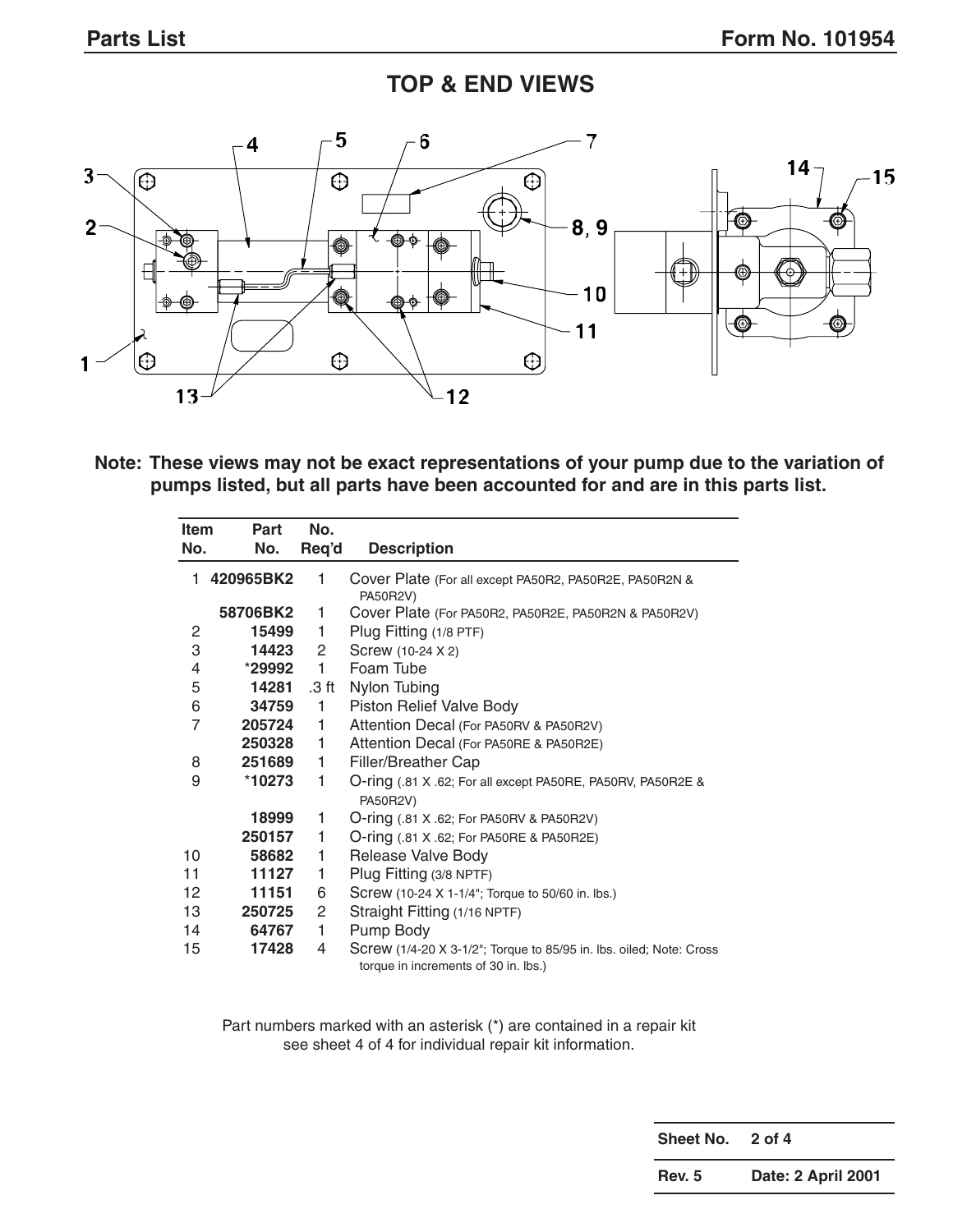## **BASIC PUMP ASSEMBLY**

<span id="page-3-0"></span>**Note: These views may not be exact representations of your pump due to the variation of pumps listed, but all parts have been accounted for and are in this parts list.**

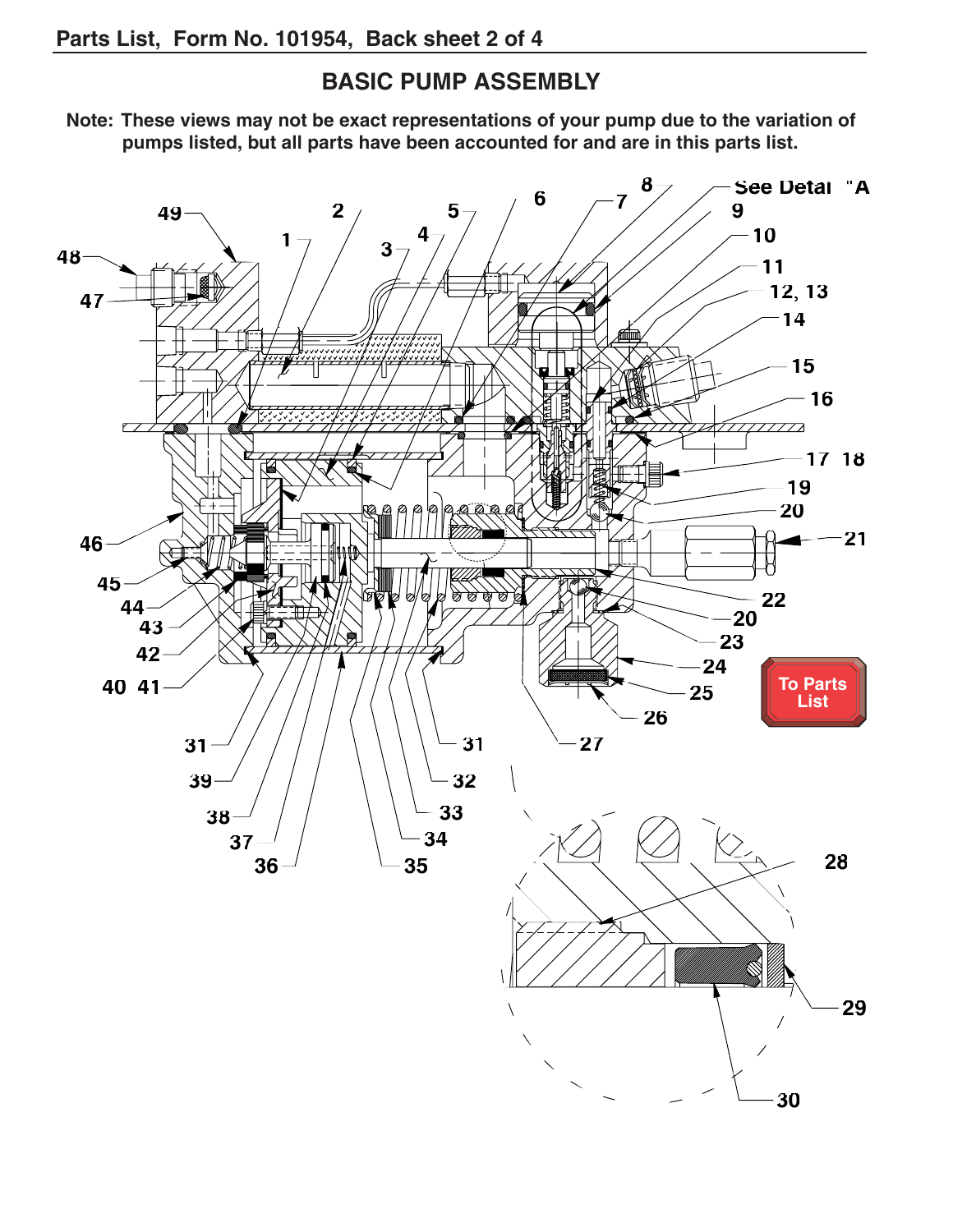### <span id="page-4-0"></span>**Parts List** Form No. 101954

| Item<br>No.    | Part<br>No. | No.<br>Req'd   | <b>Description</b>                                                         | Item<br>No. | Part<br>No. | No.<br>Req'd   | <b>Description</b>                                                                   |
|----------------|-------------|----------------|----------------------------------------------------------------------------|-------------|-------------|----------------|--------------------------------------------------------------------------------------|
| $\mathbf{1}$   | *251717     | 1              | O-ring (1.0 X .62; For all except<br>PA50RE, PA50RV, PA50R2E &<br>PA50R2V) | 14          | *12522      | $\overline{2}$ | O-ring (.37 X .25; Urethane; For all<br>except PA50RV, PA50RE, PA50R2V<br>& PA50R2E) |
|                | 251718      | 1              | O-ring (1.0 X .62; For PA50RV &<br>PA50R2V)                                |             | 11438       | $\overline{c}$ | O-ring (.37 X .25; For PA50RV &<br>PA50R2V)                                          |
|                | 251719      | 1              | O-ring (1.0 X .62; For PA50RE &<br><b>PA50R2E)</b>                         |             | 17715       | 2              | O-ring (.37 X .25; For PA50RE &<br>PA50R2E)                                          |
| 2              | 28387       | 1              | Muffler                                                                    | 15          | $*11841$    | 1              | O-ring (1.62 X 1.37; For all except                                                  |
| 3              | *28239      | 1              | Gasket                                                                     |             |             |                | PA50RV, PA50RE, PA50R2V &                                                            |
| 4              | 52390       | 1              | Piston Body                                                                |             |             |                | PA50R2E)                                                                             |
| 5              | *14265      | $\overline{c}$ | Piston Ring (2.77 X 2.54)                                                  |             | 19035       | 1              | O-ring (1.62 X 1.37; For PA50RV &                                                    |
| 6              | *251835     | $\overline{c}$ | O-ring (2-1/2" X 2-5/16" X 3/32; For all                                   |             |             |                | PA50R2V)                                                                             |
|                |             |                | except PA50RE, PA50RV, PA50R2E<br>& PA50R2V)                               |             | 251695      | 1              | O-ring (1.63 X 1.38; For PA50RE &<br><b>PA50R2E)</b>                                 |
|                | 251865      | $\mathbf{2}$   | O-ring (2.31 X 2.12; For PA50RV &                                          | 16          | *351021     | 1              | <b>Cover Plate Gasket</b>                                                            |
|                |             |                | PA50R2V)                                                                   | 17          | *10442      | 1              | Copper Washer (.37 X .25)                                                            |
|                | 251866      | $\overline{c}$ | O-ring (2.31 X 2.12; For PA50RE &<br>PA50R2E)                              | 18          | 10002       | 1              | Screw (1/4-20 X 3/8; Torque to 90/110<br>in. lbs.)                                   |
| $\overline{7}$ | *10276      | 1              | O-ring (1.0 X .75; For all except                                          | 19          | *10445      | 1              | Spring (.16 O.D. X .72)                                                              |
|                |             |                | PA50RE, PA50RV, PA50R2E &<br>PA50R2V)                                      | 20          | *10423      | 2              | Ball (9/32" dia.)                                                                    |
|                | 19026       | 1              | O-ring (1.0 X .75; For PA50RV &<br>PA50R2V)                                | 21          | ------      |                | Relief Valve (When ordering a<br>replacement relief valve refer to                   |
|                | 250188      | 1              | O-ring (1.0 X .75; For PA50RE &<br>PA50R2E)                                |             |             |                | stamped number on the outside of<br>the relief valve. See note below.                |
| 8              | *10272      | 1              | O-ring (.75 X .56; For all except<br>PA50RV, PA50RE, PA50R2E &<br>PA50R2V) |             |             |                | Apply loctite 592 [Power Team<br>#905516] or equiv. & torque to<br>150/170 in. lbs.) |
|                | 18998       | 1              | O-ring (.75 X .56; For PA50RV &                                            | 22          | 421642      | 1              | Cylinder Blank (Torque to 90/100 ft.<br>lbs. oiled)                                  |
|                |             |                | PA50R2V)                                                                   | 23          | *10261      | 1              | Copper Washer (.75 X .60)                                                            |
|                | 250194      | 1              | O-ring (.75 X .56; For PA50RE &<br>PA50R2E)                                | 24          | 48010       | 1              | Filter Adapter (For all except<br>PA50R2, PA50R2N, PA50R2V &                         |
| 9              | 34757       | 1              | <b>Piston Release</b>                                                      |             |             |                | PA50R2E; Torque to 40/50 ft. lbs.                                                    |
| 10             | *208144     | 1              | O-ring (1.12 X .87; For all except<br>PA50RE, PA50RV, PA50R2E &            |             |             |                | oiled; See sheet 4 of 4 for pumps<br>with 2 gal. reservoirs.)                        |
|                |             |                | PA50R2V; Apply lubricant)                                                  | 25          | 214578      | 1              | Filter (For all reservoir sizes except 2                                             |
|                | 19028       | 1              | O-ring (1.12 X .87; For PA50RV &                                           |             |             |                | gal. reservoirs built after June 1, 1998)                                            |
|                |             |                | PA50R2V; Apply lubricant)                                                  | 26          | 214586      | 1              | Internal Retaining Ring                                                              |
|                | 19386       | 1              | O-ring (1.12 X .87; For PA50RE &<br>PA50R2E; Apply lubricant)              |             |             |                | (.63 X .015; For all reservoir sizes<br>except 2 gal. reservoirs built after         |
| 11             | 34378       | 1              | <b>Check Valve Body</b>                                                    |             |             |                | June 1, 1998)                                                                        |
| 12             | *250638     | 1.             | Oil Filter Disc                                                            | 27          | *10263      | 1              | Special Washer (1.0 X .77)                                                           |
| 13             | *11088      | 2              | Internal Retaining Ring (.31 X<br>.010)                                    |             |             |                | -Continued-                                                                          |
|                |             |                | Part numbers marked with an asterisk (*)                                   |             |             |                |                                                                                      |

are contained in a repair kit see sheet 4 of 4 for individual repair kit information.

**NOTE:**

**Standard relief valves are set at 10,100/10,700 PSI. Relief valves pre-set at special settings are available. Refer to your pump model number or contact Power Team Technical Services.**

**To [Drawing](#page-3-0) [Next](#page-5-0)  Page**

| Sheet No.     | $3$ of $4$         |
|---------------|--------------------|
| <b>Rev. 5</b> | Date: 2 April 2001 |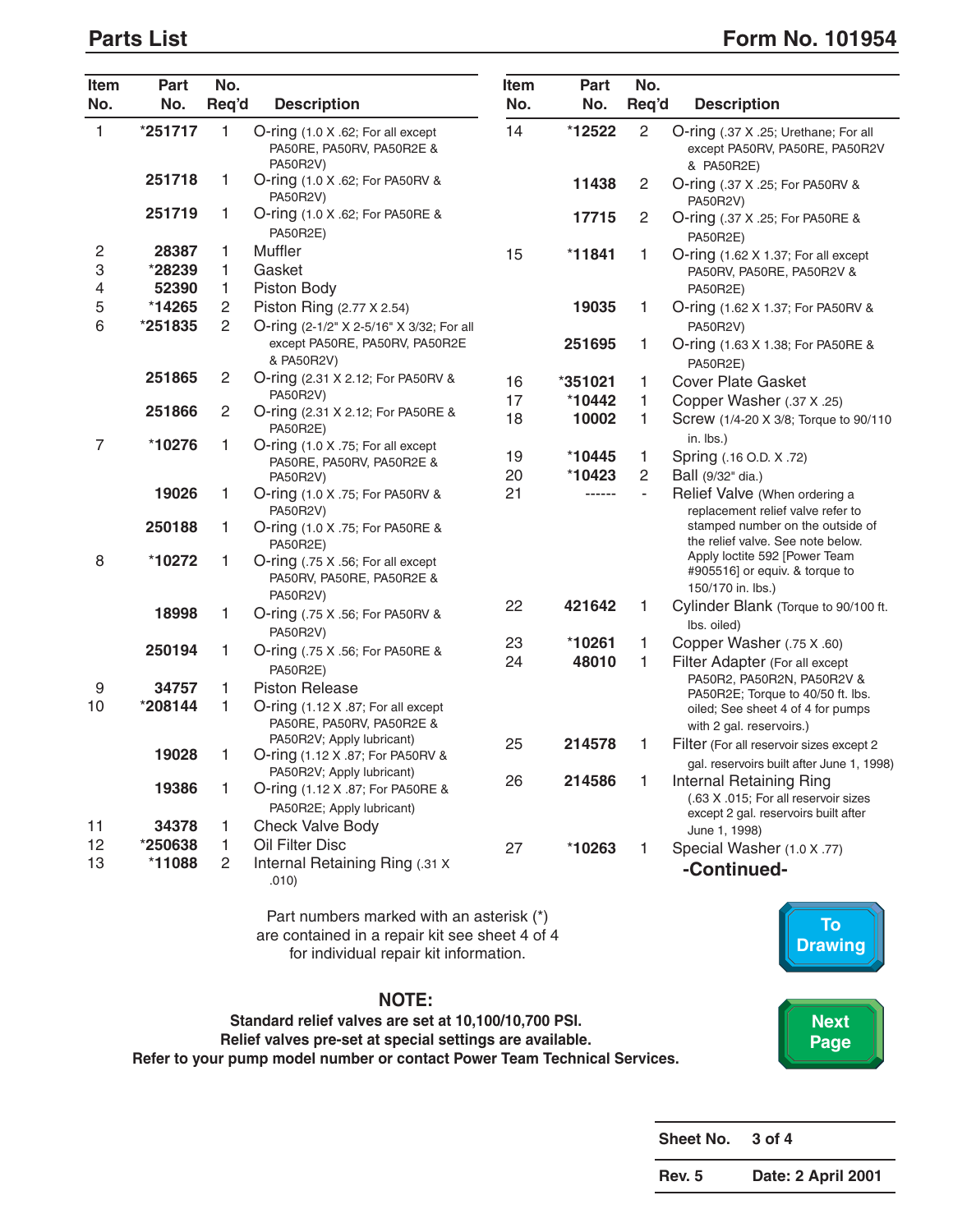<span id="page-5-0"></span>

|  |  |  | Parts List, Form No. 101954, Back sheet 3 of 4 |
|--|--|--|------------------------------------------------|
|--|--|--|------------------------------------------------|

| Item | <b>Part</b> | No.            |                                                                                     | Item | Part    | No.   |                                                                                                           |
|------|-------------|----------------|-------------------------------------------------------------------------------------|------|---------|-------|-----------------------------------------------------------------------------------------------------------|
| No.  | No.         | Req'd          | <b>Description</b>                                                                  | No.  | No.     | Req'd | <b>Description</b>                                                                                        |
| 28   | *351662     | 1              | Retainer (Note: See "INSTRUCTIONS                                                   | 39   | 305475  |       | <b>Exhaust Valve Stem</b>                                                                                 |
|      |             |                | FOR RETAINER REPLACEMENT" on                                                        | 40   | *10241  | 3     | Lockwasher (.33 X .20)                                                                                    |
|      |             |                | back sheet 4 of 4.)                                                                 | 41   | 211054  | 3     | Screw (10-24 X 1/2; Torque to                                                                             |
| 29   | $*12488$    | 1              | Backup Washer                                                                       |      |         |       | 50/55 in. lbs.)                                                                                           |
| 30   | *253095     | 1              | U-Cup                                                                               | 42   | 33822   |       | <b>Piston End Plate Casting</b>                                                                           |
| 31   | *17429      | $\overline{2}$ | Backup Washer (.94 x .75)                                                           | 43   | *28183  |       | <b>Piston Poppet</b>                                                                                      |
| 32   | $*13938$    | 1              | Spring (1.45 O.D. x 4.4)                                                            | 44   | *205679 |       | Spring (.49 O.D. X .92)                                                                                   |
| 33   | 28400       | 1              | Piston $(7/16)$                                                                     | 45   | *205674 | 1     | Screw (8-32 X 3/8; Torque to 12/18 in.                                                                    |
| 34   | 202613      | 1              | <b>Bumper</b>                                                                       |      |         |       | $\mathsf{lbs.}$                                                                                           |
| 35   | 211082      |                | <b>Spring Guide</b>                                                                 | 46   | 51480   | 1     | <b>Rear Head</b>                                                                                          |
| 36   | 37434       | 1              | Air Cylinder (Note: Locate groove on                                                | 47   | *216296 | 1.    | Filter                                                                                                    |
|      |             |                | upper half (top) of pump with<br>chamfered tube end towards rear<br>head as shown.) | 48   | 13272   |       | <b>Plug Fitting</b><br><b>To</b><br>$(1/4$ NPT)<br><b>Drawing</b>                                         |
| 37   | *12692      | 1              | Spring (.18 O.D. X 1.70)                                                            | 49   | 41601   |       | Manifold                                                                                                  |
| 38   | *211052     | 1              | O-ring (.90 X .70; For all except<br>PA50RE, PA50RV, PA50R2E &<br>PA50R2V)          |      |         |       | Part numbers marked with an asterisk (*) are<br>contained in a repair kit see sheet 4 of 4 for individual |
|      | 250192      |                | O-ring (.90 X .70; For PA50RV &<br>PA50R2V)                                         |      |         |       | repair kit information.                                                                                   |
|      | 250193      | 1              | <b>O-ring (.90 X .70; For PA50RE &amp;</b><br><b>PA50R2E)</b>                       |      |         |       |                                                                                                           |

**DETAIL "A-2"**

|                              | Ite<br><b>No</b>               |
|------------------------------|--------------------------------|
|                              | $\mathbf{1}$<br>$\overline{c}$ |
| 1<br>$\mathbf 2$<br>10       |                                |
| ø<br>3<br>4<br>Ø             | 3<br>4<br>5                    |
| 5<br><b>SEAT AT</b><br>ASS'Y |                                |
| 6<br>7<br>8                  | $\frac{6}{7}$<br>8             |
| 9                            | 9<br>10                        |

| <b>Item</b><br>No. | Part<br>No. | No.<br>Req'd | <b>Description</b>                                                      |
|--------------------|-------------|--------------|-------------------------------------------------------------------------|
| 1                  | 28227       | 1            | <b>Release Valve Button</b>                                             |
| 2                  | *10266      | 1            | O-ring (.37 X .25; For all except PA50RE,<br>PA50RV, PA50R2E & PA50R2V) |
|                    | 11438       | 1            | O-ring (.37 X .25; For PA50RV &<br>PA50R2V)                             |
|                    | 17715       | 1            | O-ring (.37 X .25; For PA50RE &<br>PA50R2E)                             |
| 3                  | *13944      | 1            | Spring (.36 O.D. X .50)                                                 |
| 4                  | 34377       | 1            | Poppet Retainer                                                         |
| 5                  | *15279      | 1            | O-ring (.50 X .37; For all except PA50RV,<br>PA50RE, PA50R2V & PA50R2E) |
|                    | 19775       | 1            | <b>O-ring (.50 X .37; For PA50RV &amp;</b><br>PA50R2V)                  |
|                    | 17716       | 1            | O-ring (.50 X .37; For PA50RE &<br>PA50R2E)                             |
| 6                  | 29037       | 1            | Release Valve Poppet                                                    |
| 7                  | $*14443$    | 1            | Ball (3/32")                                                            |
| 8                  | 209736      | 1            | <b>Ball Retainer</b>                                                    |
| 9                  | *13959      | 1            | Spring (.12 O.D. X .50)                                                 |
| 10                 | 13937       | 1            | Dowel Pin (.06 X .63; Note: Place<br>tapered end toward ball.)          |

Part numbers marked with an asterisk (\*) are contained in a repair kit see sheet 4 of 4 for individual repair kit information.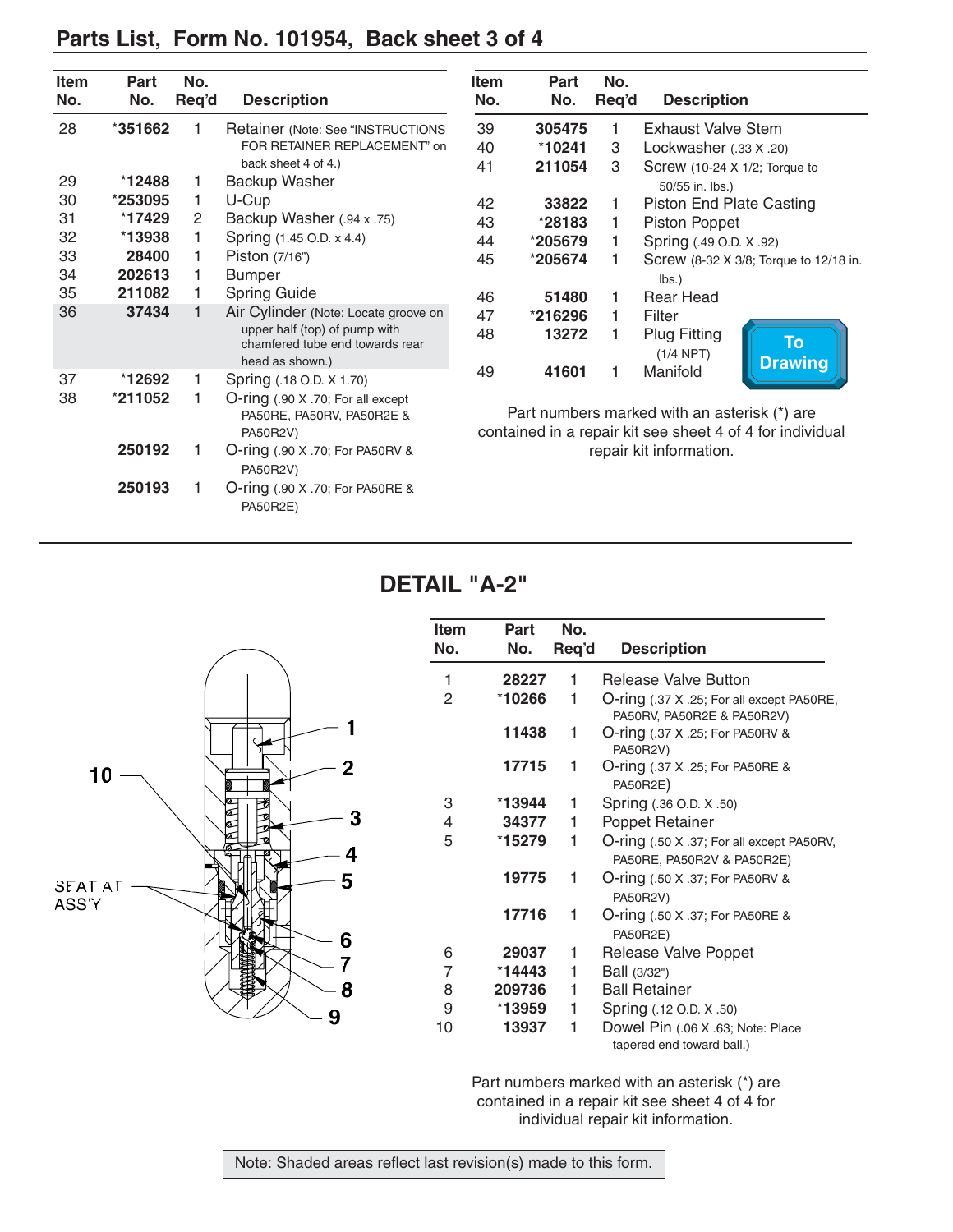# **FILTER ADAPTER ASSEMBLY BEFORE 6/1/98**





| <b>Item</b><br>No. | Part<br>No. | No.<br>Reg'd | <b>Description</b>                                                                             |
|--------------------|-------------|--------------|------------------------------------------------------------------------------------------------|
| 1                  | *10423      |              | Ball (9/32 Dia.)                                                                               |
| 2                  | *10261      | 1            | Special Washer (3/4 x 19/32 x 1/32)                                                            |
| 3                  | 48008       | 1            | Filter Adapter (Torque to 40/50 ft.<br>Ibs., oiled; For PA50R2, PA50R2N,<br>PA50R2V & PA50R2E) |
| 4                  | 214578      | 1            | Filter                                                                                         |
| 5                  | 214586      | 1            | Retaining Ring (.63 x .015)                                                                    |

Part numbers marked with an asterisk (\*) are contained in a Repair Kit see sheet 4 of 4 for individual repair kit information.

### **FILTER ADAPTER ASSEMBLY AFTER 6/1/98**

**For 2 Gallon Reservoirs Only (Reference Part Number 48008)**



| <b>Item</b><br>No. | <b>Part</b><br>No. | No.<br>Req'd | <b>Description</b>      |
|--------------------|--------------------|--------------|-------------------------|
|                    |                    |              | 422017 1 Filter Adapter |
| 2                  | 29682              |              | Filter                  |

**REPAIR KITS**

**No. 300961** PA50R2 PA50R2N

**No. 300965** PA50R PA50RM PA50RN

**Sheet No. 4 of 4**

**Rev. 5 Date: 2 April 2001**